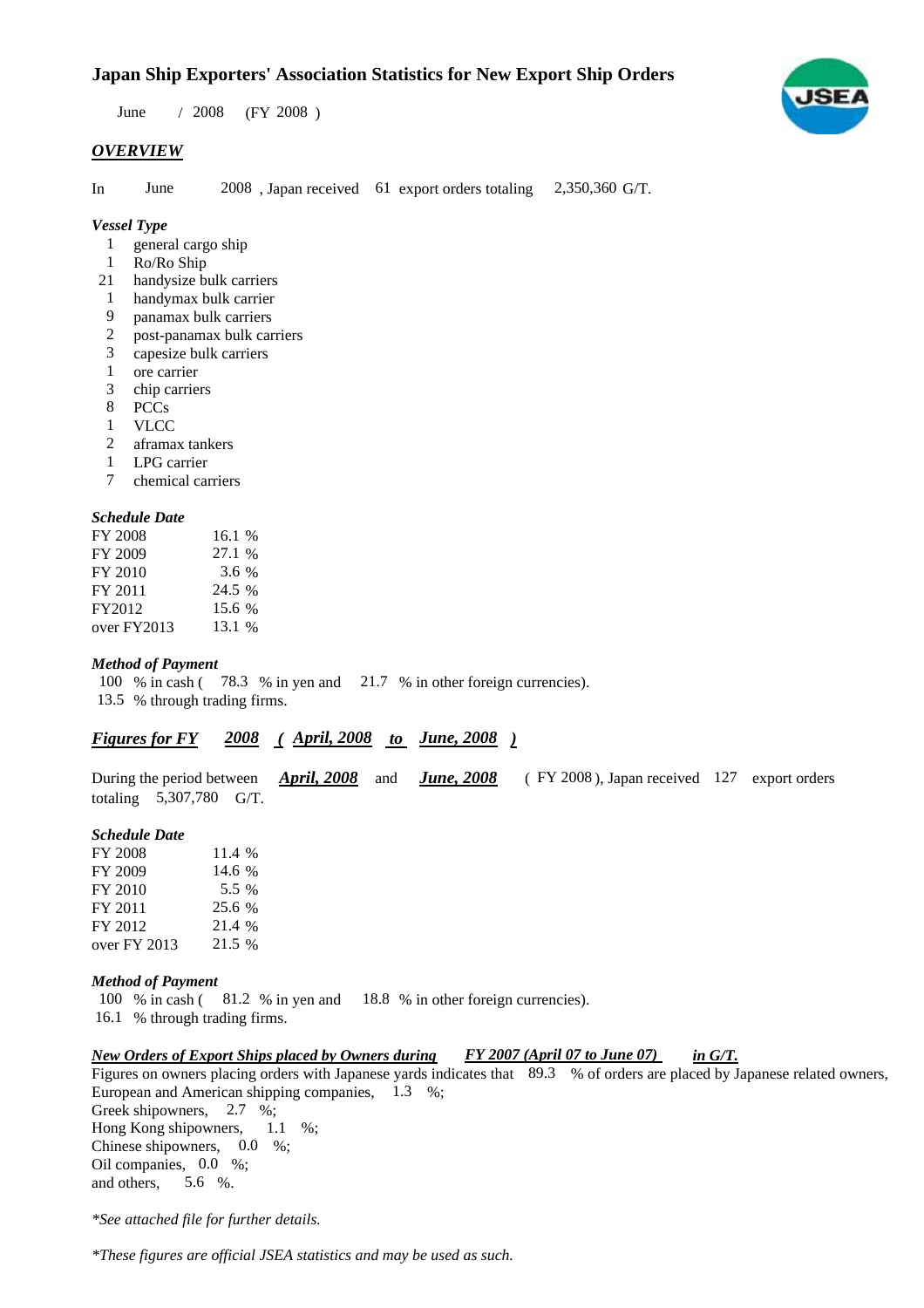# New Export Orders Placed in June 2008 (FY 2008) Based on Fiscal Year

JSEA (July 2008)

| Description           | Apr 07 to Mar 08 |            | Apr 07 to Feb 08 |            | March 2008     |           | April 2008 |           | May 2008 |           | June 2008 |           | Apr 08 to Jun 08 |           | Jan 08 to Jun 08 |            |
|-----------------------|------------------|------------|------------------|------------|----------------|-----------|------------|-----------|----------|-----------|-----------|-----------|------------------|-----------|------------------|------------|
|                       | No.              | G/T        | N <sub>o</sub>   | G/T        | N <sub>O</sub> | G/T       | No.        | G/T       | No.      | G/T       | No.       | G/T       | No.              | G/T       | N <sub>o</sub>   | G/T        |
| <b>General Cargos</b> |                  | 2.501.450  | 36               | 2,493,950  |                | 7,500     |            | 178.380   |          | 7,000     |           | 30,600    |                  | 215,980   |                  | 529,480    |
| <b>Bulk Carriers</b>  | 468              | 22,185,949 | 419              | 19,563,579 | 49             | 2,622,370 | 27         | .065,030  | 32       | 1,309,770 | 48        | 1,894,360 | 107              | 4,269,160 | 213              | 9,592,700  |
| Tankers               |                  | 2.708.809  | 66               | 2,454,509  |                | 254,300   |            | 320,440   |          | 76,800    | 11        | 425,400   |                  | 822,640   |                  | 1,205,000  |
| Combined Carriers     |                  |            |                  |            |                |           |            |           |          |           |           |           |                  |           |                  |            |
| Others                |                  |            |                  |            |                |           |            |           |          |           |           |           |                  |           |                  |            |
| Total                 | 576              | 27.396.208 | 521              | 24,512,038 | 55             | 2,884,170 |            | 1,563,850 | 35       | 1,393,570 | 61        | 2,350,360 | 127              | 5,307,780 | 255              | 11,327,180 |
| IFY 2007 / FY2006 (%) |                  | $* 124.3$  |                  | 120.6      |                | 167.6     |            | 87.7      |          | 129.2     |           | 140.0     |                  | 116.9     |                  | ** $143.6$ |
| In CGT                |                  | 12.244.284 |                  | 11,077,303 |                | ,166,981  |            | 657,800   |          | 673,371   |           | 1,183,961 |                  | 2,515,132 |                  | 5,200,529  |

*Figures for shipbuilding orders of 500 G/T and over for export as steel vessels placed with JSEA members are covered.*

\*FY 2007/FY2006

\*\*Calendar Year 2008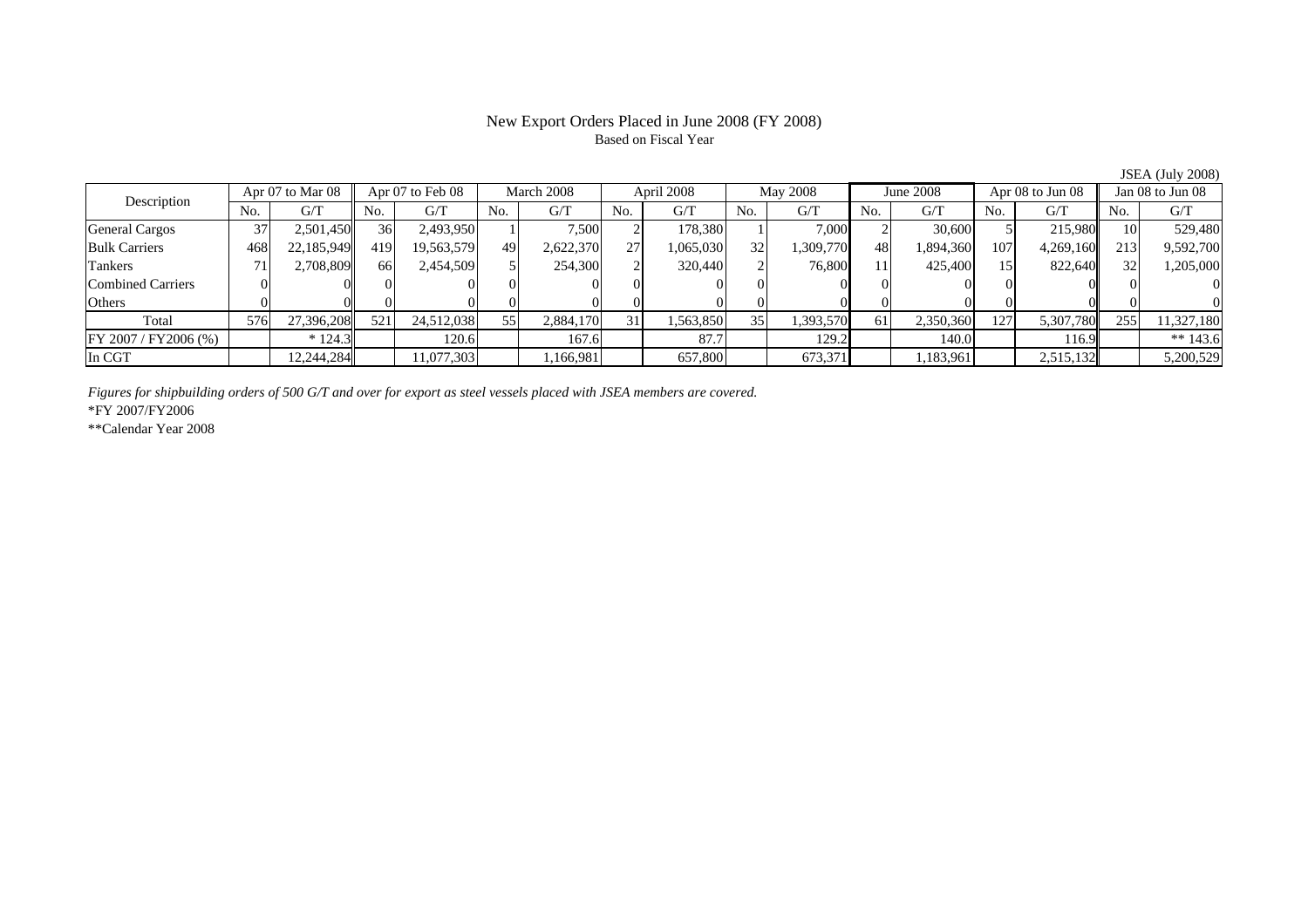### Export Ships Delivered in June 2008 (FY 2008) Based on Fiscal Year

No. I G/T II No. I G/T II No. I G/T II No. I G/T G/T II No. I G/T II No. I G/T II No. I G/T II No. I G/T II No  $\mathrm{G}/\mathrm{T}$ General Cargos | 42 | 1,924,092|| 34 | 1,513,895 | 8| 410,197 | 4| 43,970| 2| 27,102| 21,808| 8| 95,880|| 22| 811,866 Bulk Carriers 203 8,514,614 177 7,521,257 26 993,357 12 454,496 15 715,241 21 801,593 48 1,971,330 111 4,388,066 Tankers | 86 4,992,122 74 4,084,894 12 907,228 6 356,813 5 202,250 5 206,254 16 765,317 45 2,778,894 Combined Carriers 0 0 0 0 0 0 0 0 0 0 0 0 0 0 0 0Others | 0 | 0 | 0 | 0 | 1 | 7,000 | 0 | 0 | 0 | 1 | 7,000 | 1 | 7,000 Total 331 15,430,828 285 13,120,046 46 2,310,782 23 862,279 22 944,593 28 1,032,655 73 2,839,527 179 7,985,826 FY 2007 / FY 2006 (%) \* 96.7 83.4 120.8 120.8 83.4 129.7 69.1 83.2 83.4 \*\* 102.7 In CGT | | 7,473,807 || | 6,380,266 | | 1,093,541 | | 475,447 | | 430,450 | | 506,741 | | 1,412,638 | | 3,845,370 Description Apr 07 to Mar 08 || Apr 07 to Feb 08 || March 2008 || April 2008 || May 2008 || June 2008 || Apr 08 to Jun 08 || Jan 08 to Jun 08

*Deliveries of new shipbuilding orders of 500 G/T and over for export as steel vessels placed with JSEA members are covered.*

\*FY 2007/FY2006

\*\*Calendar Year 2008

JSEA (July 2008)